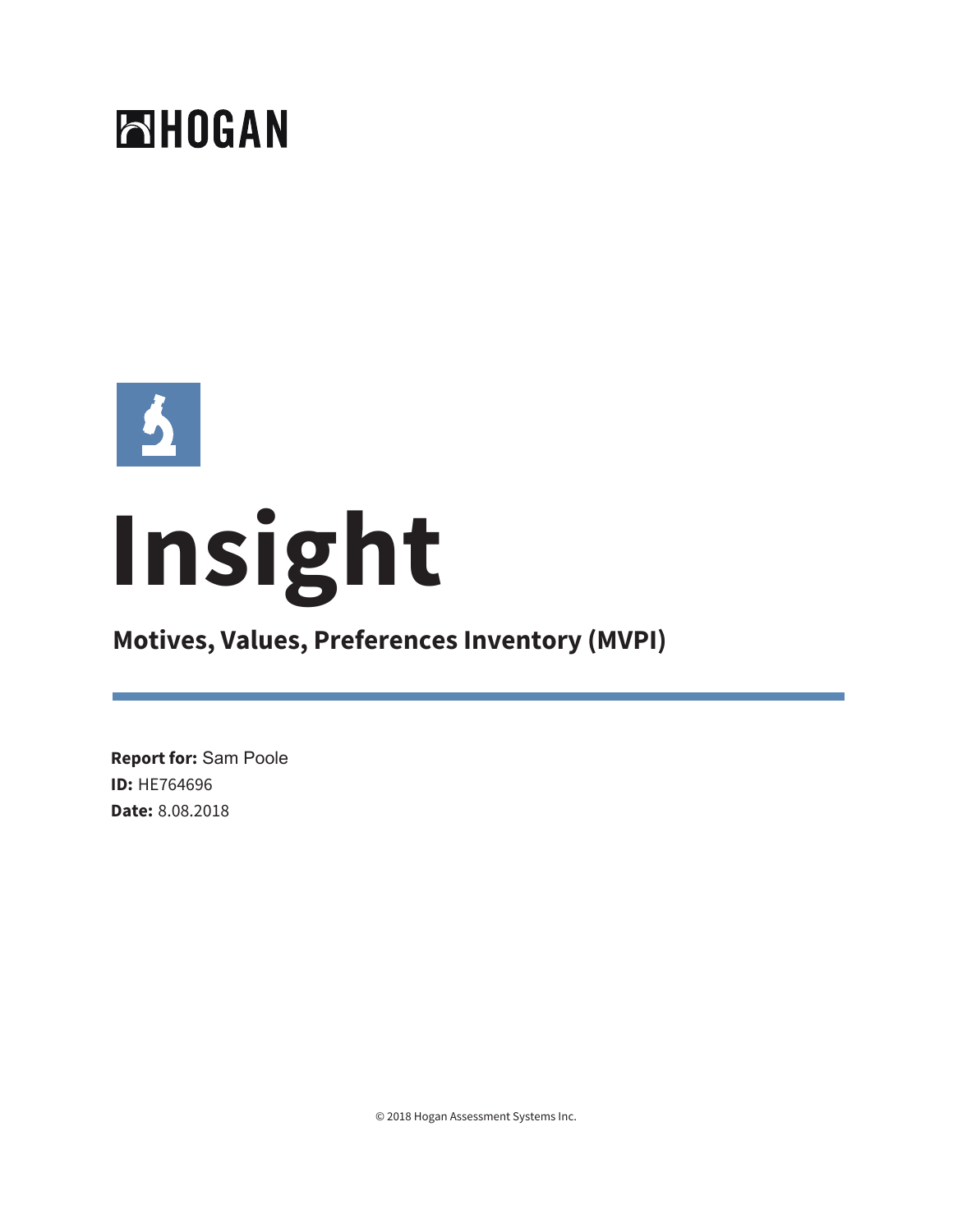# **Introduction**

The Motives, Values, Preferences Inventory describes peoples' core values, goals, and interests. This information is crucial for understanding the kinds of jobs and work environments people find congenial and will help them make better career decisions. This report provides information in terms of 10 value dimensions; each dimension contains five subscales concerning Lifestyles, Beliefs, Occupational Preferences, Aversions, and Preferred Associates.

- **•** People use their values to make decisions, but they rarely analyze their values and often make decisions for reasons they do not fully understand. Becoming aware of their values should improve their decision-making.
- **•** People prefer to associate with others who share their values. Thus, understanding values allows people to manage their relationships more effectively.
- **•** If people choose careers and work in organizations whose cultures are inconsistent with their values, they are usually unhappy and unable to perform effectively. Conversely, if they choose careers and work in organizations that are consistent with their values, they are usually more satisfied and perform more effectively.

# **Scale Definitions**

| <b>MVPI Scale Name</b> | $\blacktriangleright$ Low scorers tend to                              | $\blacktriangleright$ High scorers tend to                                                            |
|------------------------|------------------------------------------------------------------------|-------------------------------------------------------------------------------------------------------|
| Recognition            | be indifferent to praise and feedback<br>like to be left alone to work | appreciate feedback<br>want to be noticed                                                             |
| <b>Power</b>           | not care about being successful<br>not want to make a difference       | want to be successful<br>want to make a difference                                                    |
| <b>Hedonism</b>        | be serious and businesslike<br>always be working                       | seek pleasure and fun<br>want to enjoy work                                                           |
| <b>Altruistic</b>      | believe in self-reliance<br>think people should help themselves        | want to help the less fortunate<br>want to improve society                                            |
| <b>Affiliation</b>     | prefer to work alone<br>enjoy their own company                        | need social interaction<br>want to be included                                                        |
| <b>Tradition</b>       | want to change the status quo<br>value innovation and progress         | respect hierarchy and authority<br>value the lessons of the past                                      |
| <b>Security</b>        | take chances<br>embrace risk                                           | need structure and predictability<br>avoid risk                                                       |
| <b>Commerce</b>        | be unconcerned about money<br>value self-development                   | want to make money<br>value materialistic outcomes                                                    |
| <b>Aesthetics</b>      | value substance over style<br>care about functionality                 | be interested in creative self-expression<br>be concerned about the look and feel of work<br>products |
| <b>Science</b>         | make quick decisions based on experience<br>trust intuition over data  | prefer rational, data-based decisions<br>challenge authority                                          |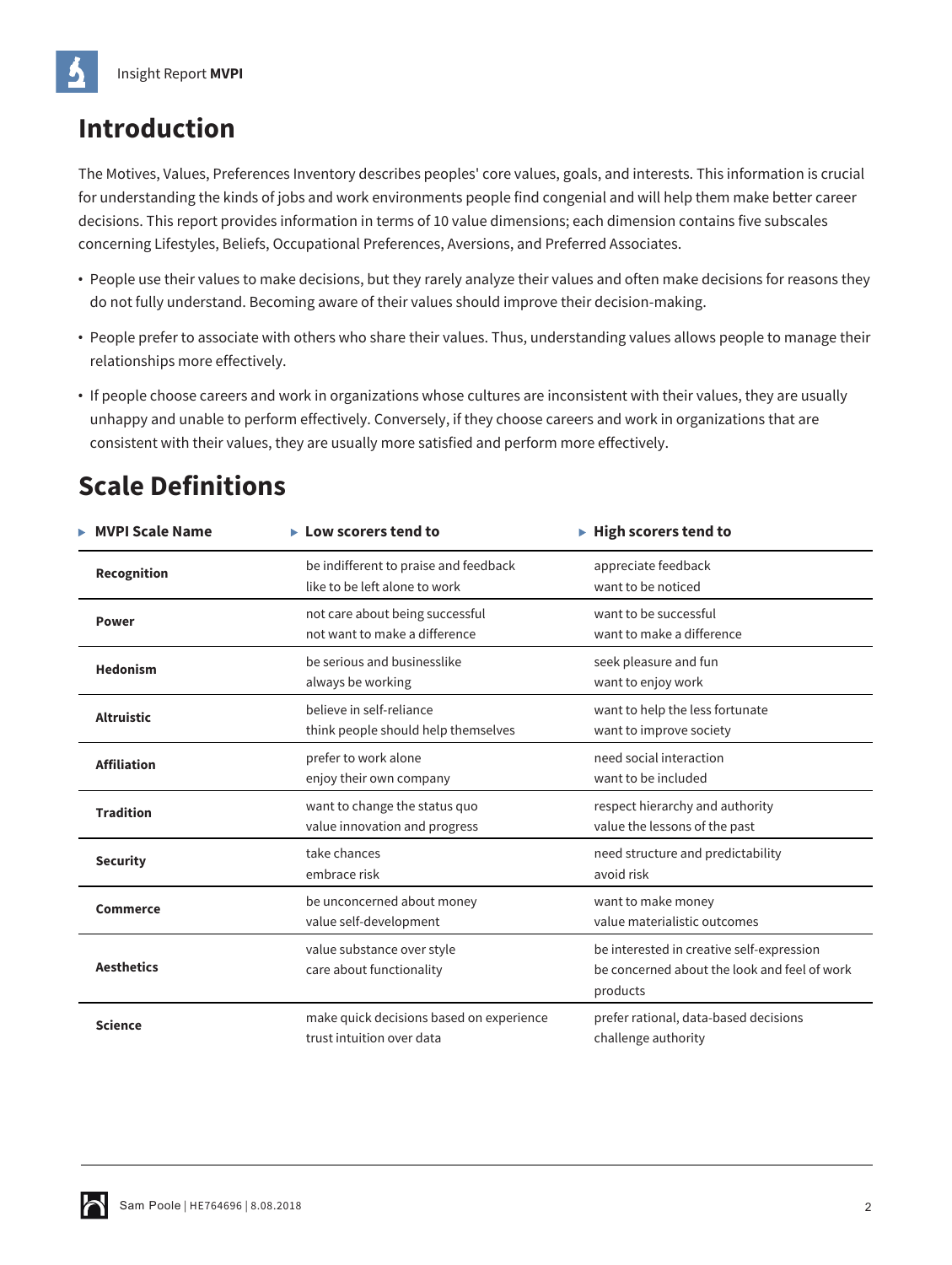# **Executive Summary**

Mr./Ms. Poole's scores on the MVPI suggest that he/she:

- **•** Does not need much feedback and is indifferent to being the center of attention.
- **•** Wants to be productive, make a difference, and advance his/her career. He/She will be happiest in jobs where he/she has an opportunity to compete, succeed, and achieve.
- **•** Is strongly motivated by fun, companionship, and good times. He/She will be happiest in environments that are casual, relaxed, and informal.
- **•** Is concerned about helping the weak and less fortunate. He/She will be most comfortable working in service-oriented environments that pay attention to staff morale.
- **•** Enjoys all forms of social interaction, including working as part of a team. He/She will be happiest in roles that require collaboration and teamwork.
- **•** Values progress, change, and experimentation. He/She dislikes formal hierarchies and will fit well in flexible, informal organizations.
- **•** Is comfortable with risk and uncertainty. He/She needs only a modest amount of structure and predictability and prefers ambiguity and flux to certainty and stability.
- **•** Seems strongly interested in finance, economics, and issues concerning his/her compensation. He/She seems to evaluate himself/herself in terms of material possessions.
- **•** Does not have strong needs for creative self-expression. He/She seems more interested in functionality than fashion and design.
- **•** Values rationality, logic, and data-based decisions. He/She is interested in finding the right answers to problems, even when they are unpopular.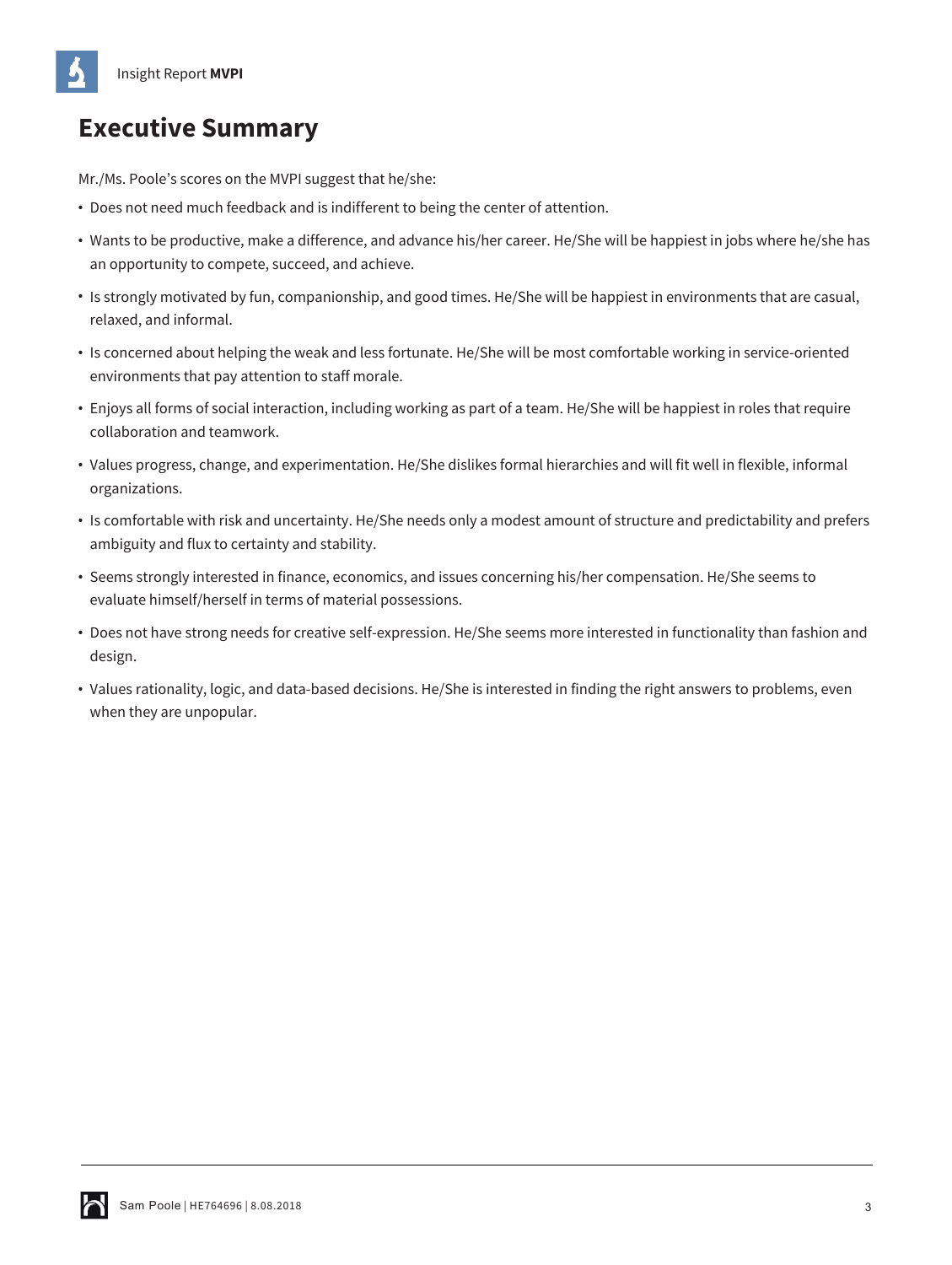# **Percentile Scores**

The scores indicate the proportion of the population who will score at or below Mr./Ms. Poole. For example, a score of 75 on a given scale indicates that Mr./Ms. Poole's score is higher than approximately 75% of the population.

- Scores of 0 to 25 are considered **low**
- Scores of 26 to 50 are considered **below average**
- Scores of 51 to 75 are considered **above average**
- Scores 76 and above are considered **high**

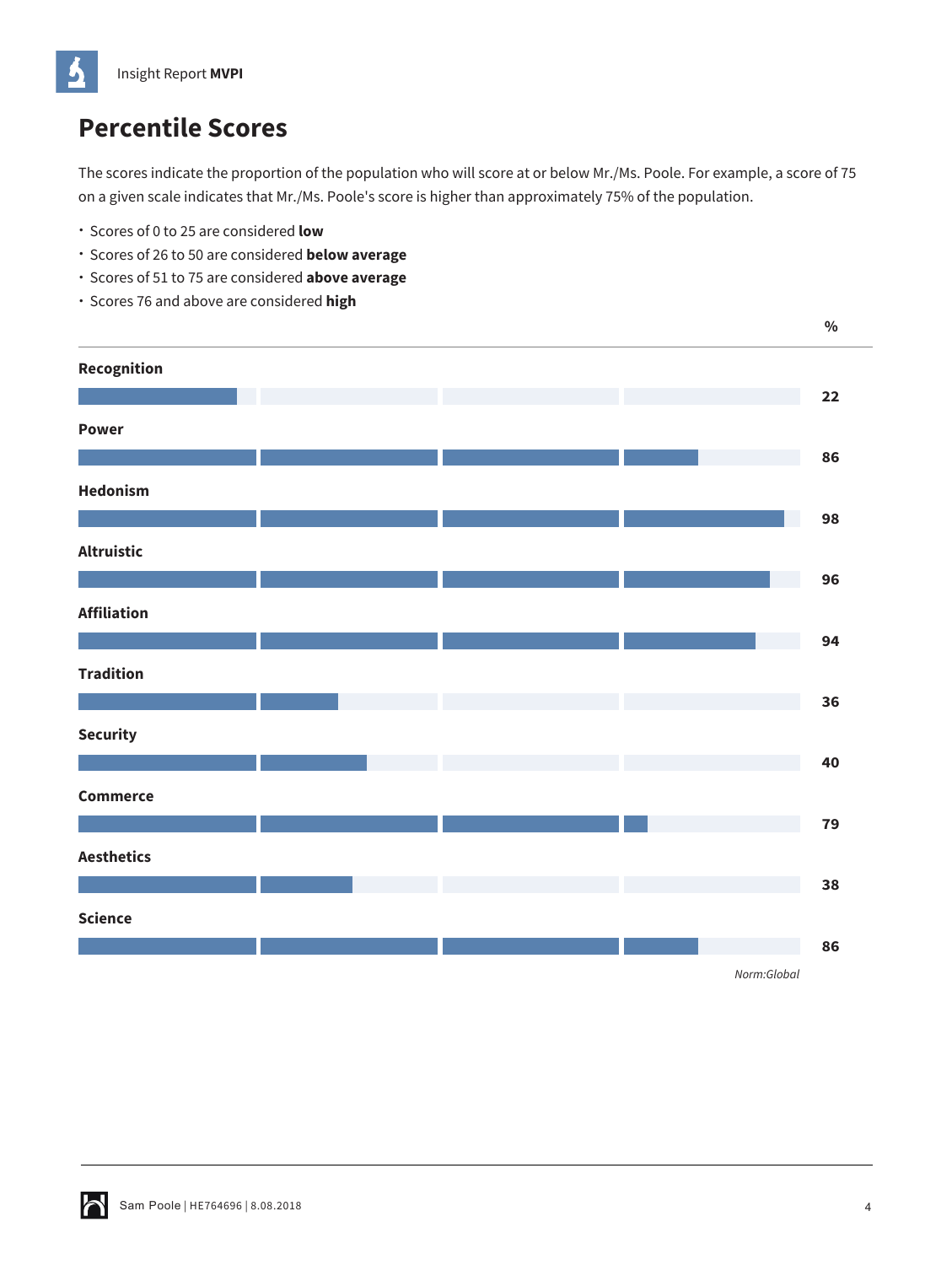# **Scale: Recognition**

## **Description**

The Recognition scale reflects a desire for attention, approval, and praise.

## **Score Interpretation**

Mr./Ms. Poole's score on the Recognition scale suggests he/she:

- **•** Prefers not to be the center of attention
- **•** Is not concerned about his/her work being publicly acknowledged
- **•** Does not need much feedback or attention
- **•** May not understand that some people thrive on feedback and social approval

#### **Discussion Points**

The discussion points below are designed to facilitate discussion with a certified coach or feedback provider to explore assessment results and reflect on opportunities for development based on the context of the participant's role and work environment.

- **•** Do you prefer to be the center of attention or work behind the scenes?
- **•** How important is it for people to be praised for the work they do?
- **•** Are you motivated by opportunities to work on high-profile projects?
- **•** Describe your approach to showing appreciation to coworkers for their efforts or assistance.

## **Subscale Composition**

The subscales below should be interpreted by a certified coach or feedback provider. They are designed to provide more detailed insight into Mr./Ms. Poole's unique personality characteristics.

**Lifestyle** *How a person wants to live*

**Beliefs** *A person's ultimate goals*

**Common Common** 

**Occupational Preferences** *A person's preferred occupation*

**Aversions** *What a person dislikes*

**Preferred Associates** *A person's desired friends* <u> Tanzania de la provincia de la provincia de la provincia de la provincia de la provincia de la provincia de l</u>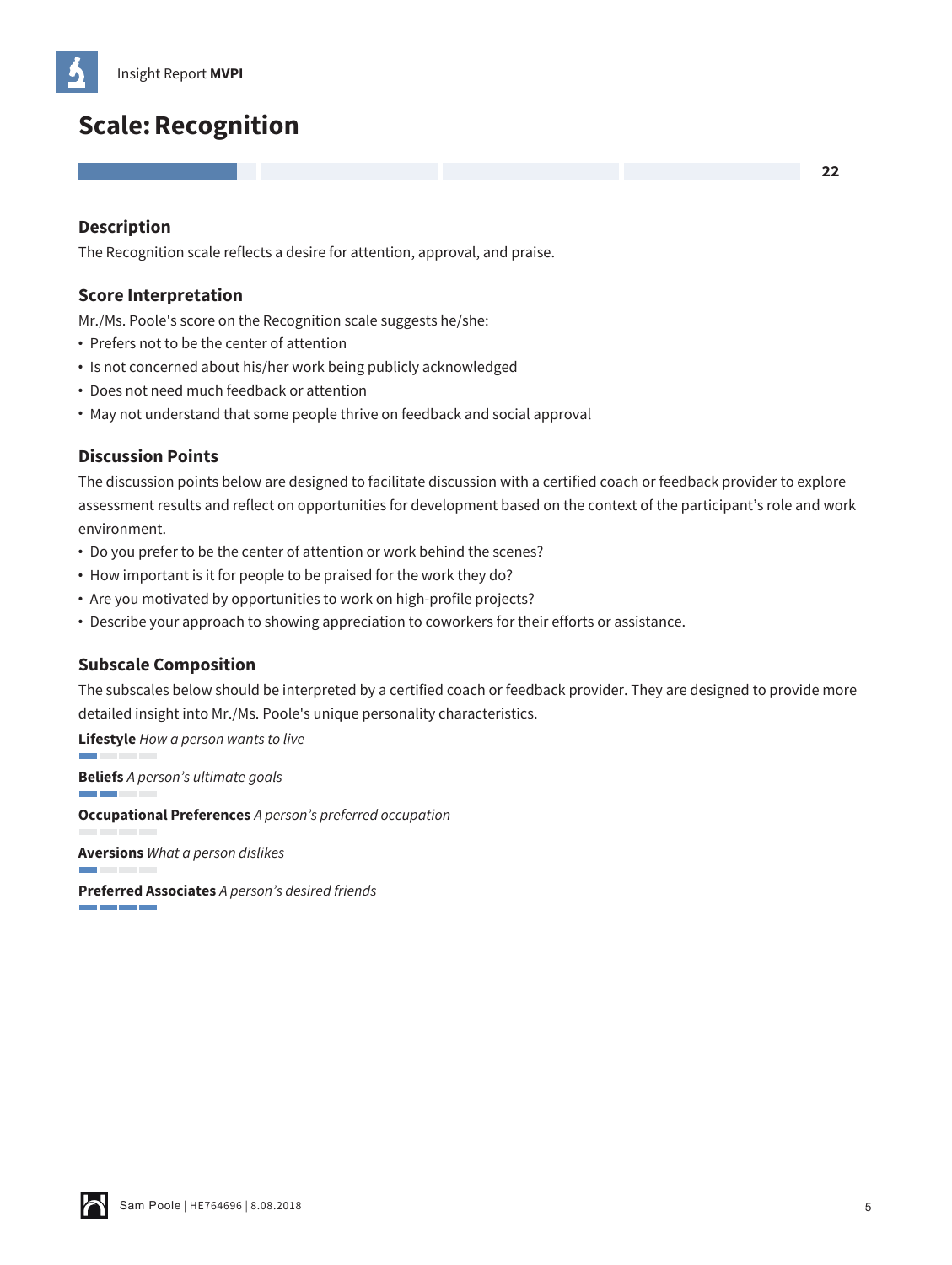# **Scale:Power**

# **Description**

The Power scale reflects a desire for success, accomplishment, status, and control.

#### **Score Interpretation**

Mr./Ms. Poole's score on the Power scale suggests he/she:

- **•** Has a strong need to make an impact, create a legacy, and advance in the organization
- **•** Places a significant value on productivity and results
- **•** May fit well in competitive organizations and roles
- **•** May incorrectly assume that others are comparably driven and results-oriented

## **Discussion Points**

The discussion points below are designed to facilitate discussion with a certified coach or feedback provider to explore assessment results and reflect on opportunities for development based on the context of the participant's role and work environment.

- **•** What is more important, being an exemplary employee or obtaining results?
- **•** How important is it for you to know and beat your competition?
- **•** How often do you think about career advancement?
- **•** How would you define career success for yourself?

## **Subscale Composition**

The subscales below should be interpreted by a certified coach or feedback provider. They are designed to provide more detailed insight into Mr./Ms. Poole's unique personality characteristics.

**Lifestyle** *How a person wants to live*

**Beliefs** *A person's ultimate goals* and the control of the control of

**Occupational Preferences** *A person's preferred occupation*

**Aversions** *What a person dislikes*

**Preferred Associates** *A person's desired friends* <u> Tanzania de la provincia de la provincia de la provincia de la provincia de la provincia de la provincia de l</u>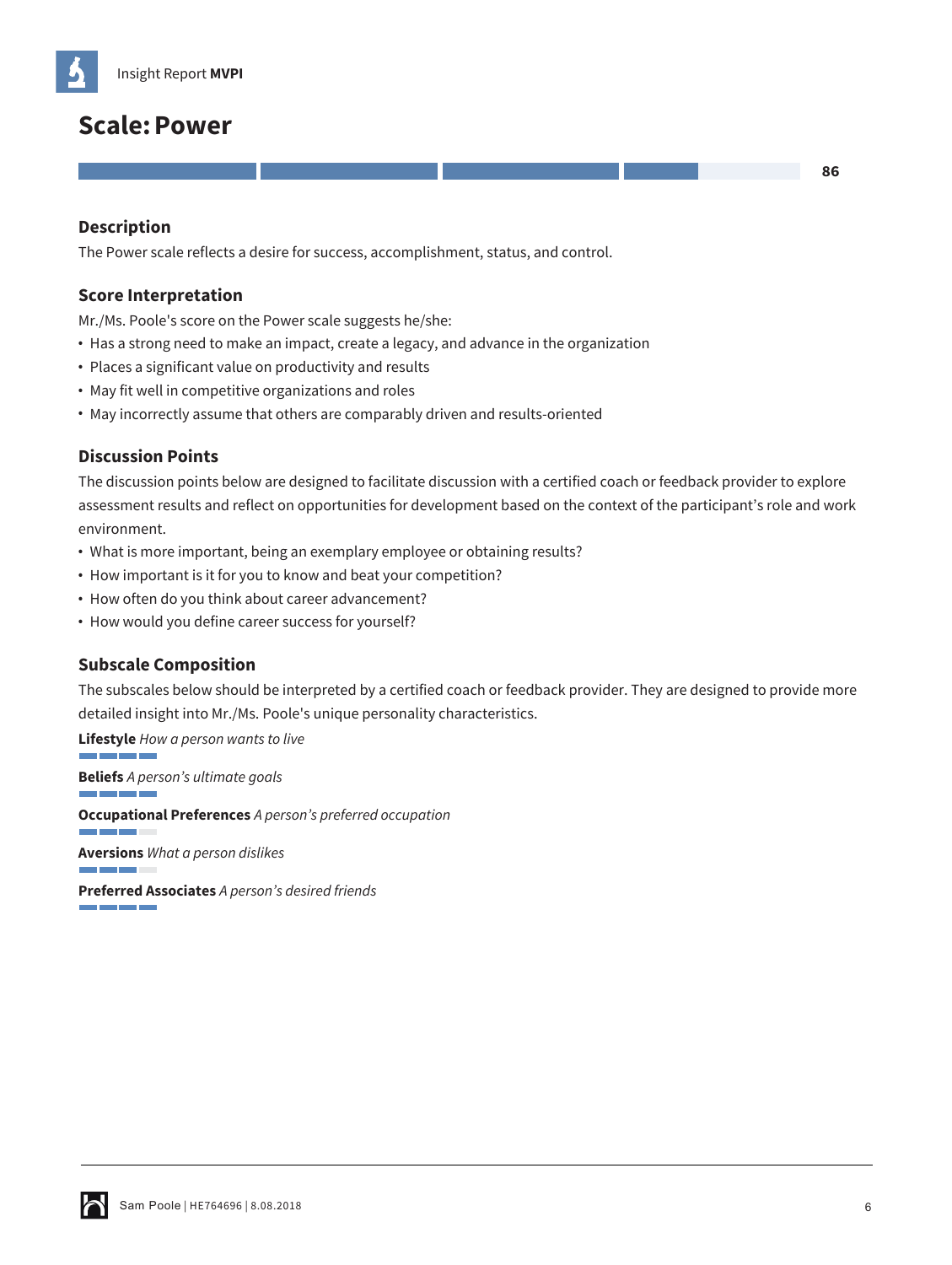# **Scale:Hedonism**

## **Description**

The Hedonism scale concerns an orientation toward fun, pleasure, and enjoyment.

#### **Score Interpretation**

Mr./Ms. Poole's score on the Hedonism scale suggests he/she:

- **•** Likes to have fun and enjoy himself/herself, even at work
- **•** Will be most comfortable working in casual, relaxed, and informal work environments
- **•** Should actively pursue opportunities to have fun on the job
- **•** May not understand people who do not know how to relax and have fun at work

#### **Discussion Points**

The discussion points below are designed to facilitate discussion with a certified coach or feedback provider to explore assessment results and reflect on opportunities for development based on the context of the participant's role and work environment.

- **•** Is it important for you to have fun at work?
- **•** How do you balance work and play in your job?
- **•** What is your opinion of company-sponsored recreational activities?
- **•** How much pleasure and enjoyment should people expect to get from their daily jobs?

#### **Subscale Composition**

The subscales below should be interpreted by a certified coach or feedback provider. They are designed to provide more detailed insight into Mr./Ms. Poole's unique personality characteristics.

**Lifestyle** *How a person wants to live*

**Beliefs** *A person's ultimate goals* and the control of the control of

**Occupational Preferences** *A person's preferred occupation*

**Aversions** *What a person dislikes*

**Preferred Associates** *A person's desired friends* <u> Tanzania de la provincia de la provincia de la provincia de la provincia de la provincia de la provincia de l</u>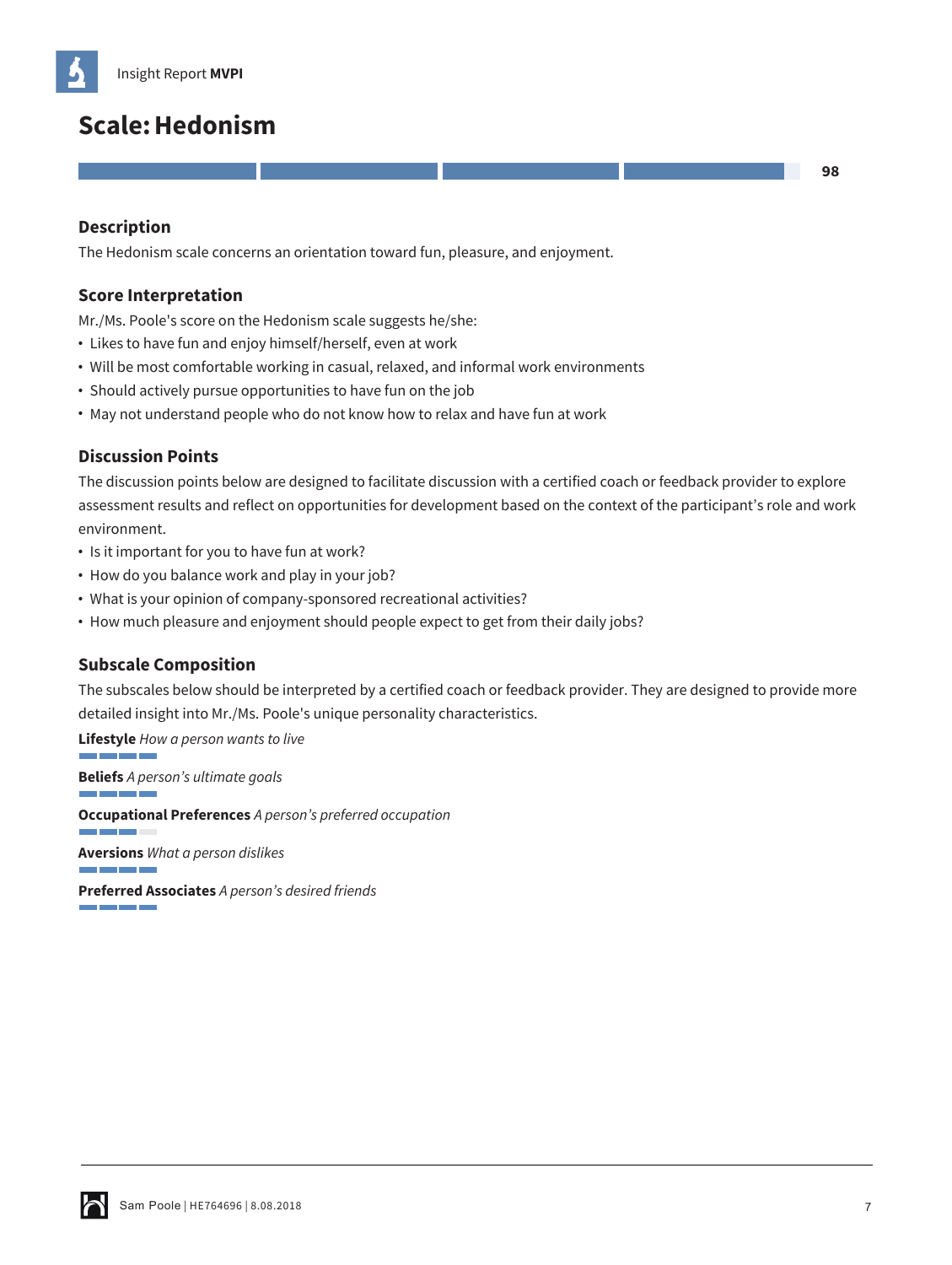# **Scale:Altruistic**

# **Description**

The Altruistic scale reflects a desire to help others and contribute to the improvement of society.

#### **Score Interpretation**

Mr./Ms. Poole's score on the Altruistic scale suggests he/she:

- **•** Values helping people who are struggling
- **•** Believes people should be treated with respect
- **•** May be most comfortable working in an organizational culture that emphasizes staff morale and customer service
- **•** May have difficulty understanding people who are not interested in helping others

#### **Discussion Points**

The discussion points below are designed to facilitate discussion with a certified coach or feedback provider to explore assessment results and reflect on opportunities for development based on the context of the participant's role and work environment.

- **•** In your opinion, how important is customer service to an organization?
- **•** To what extent is it an organization's responsibility to take care of their employees' needs and problems?
- **•** How well do you fit in roles that require strong customer service?
- **•** How often do you participate in community service activities?

## **Subscale Composition**

The subscales below should be interpreted by a certified coach or feedback provider. They are designed to provide more detailed insight into Mr./Ms. Poole's unique personality characteristics.

**Lifestyle** *How a person wants to live*

**Beliefs** *A person's ultimate goals* and the control of the control of

**Occupational Preferences** *A person's preferred occupation*

**Aversions** *What a person dislikes*

**Preferred Associates** *A person's desired friends* <u> Tanzania de la provincia de la provincia de la provincia de la provincia de la provincia de la provincia de l</u>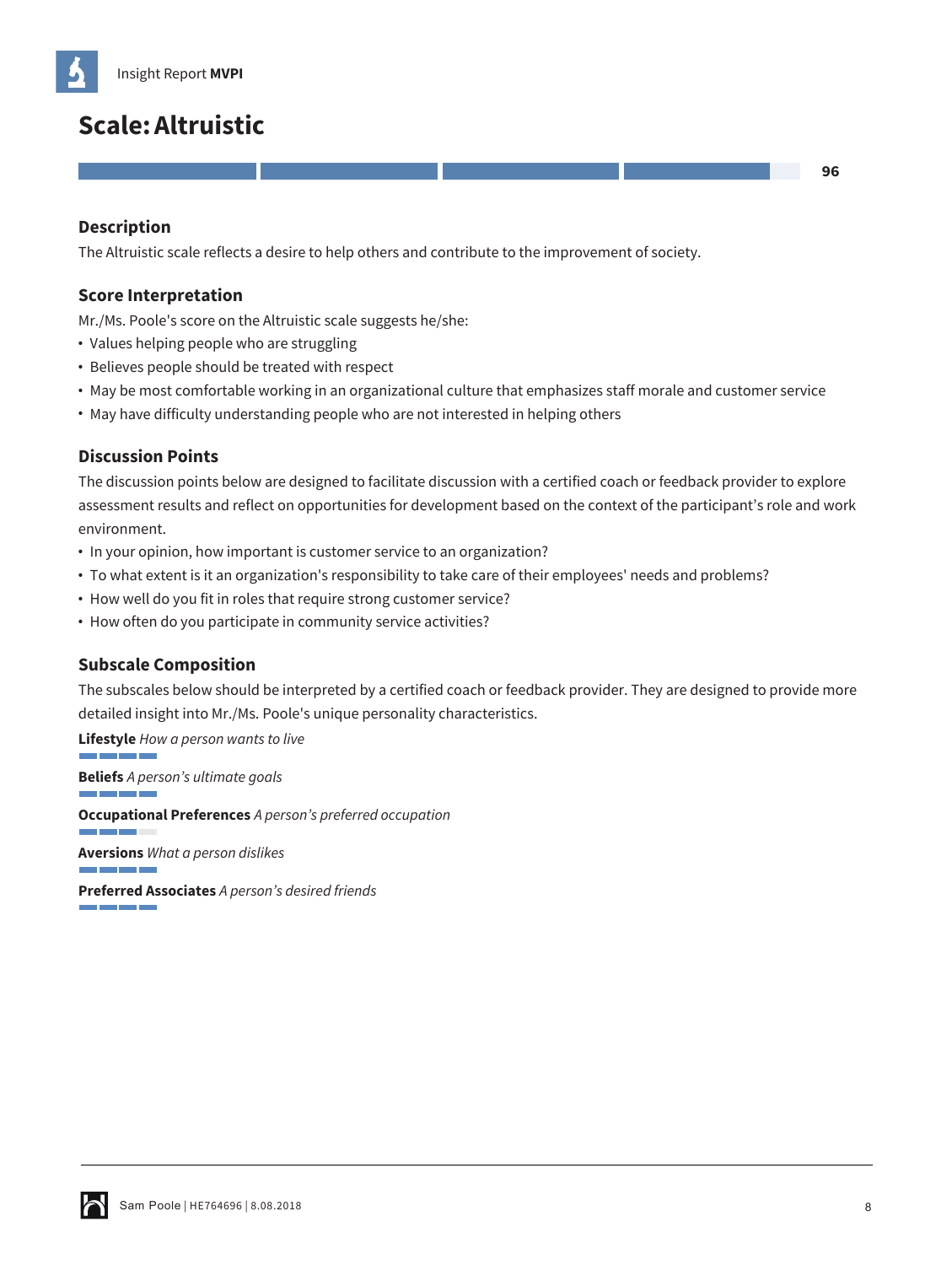# **Scale:Affiliation**

## **Description**

The Affiliation scale reflects the need for and enjoyment of social interaction.

#### **Score Interpretation**

Mr./Ms. Poole's score on the Affiliation scale suggests he/she:

- **•** Enjoys working and interacting with others
- **•** Likes team projects and prefers not to work by himself/herself
- **•** May prefer work environments that encourage meetings, communication, feedback, and cooperation
- **•** May have difficulty understanding people who prefer to work independently

#### **Discussion Points**

The discussion points below are designed to facilitate discussion with a certified coach or feedback provider to explore assessment results and reflect on opportunities for development based on the context of the participant's role and work environment.

- **•** Do you find meetings to be beneficial or a distraction?
- **•** Do you prefer to work alone or as part of a team?
- **•** What is your opinion of team-building activities?
- **•** How important is networking to your success?

## **Subscale Composition**

The subscales below should be interpreted by a certified coach or feedback provider. They are designed to provide more detailed insight into Mr./Ms. Poole's unique personality characteristics.

**Lifestyle** *How a person wants to live* **Beliefs** *A person's ultimate goals* and the control of the control of

**Occupational Preferences** *A person's preferred occupation*

**Aversions** *What a person dislikes*

**Preferred Associates** *A person's desired friends* <u> Tanzania de la provincia de la provincia de la provincia de la provincia de la provincia de la provincia de la</u>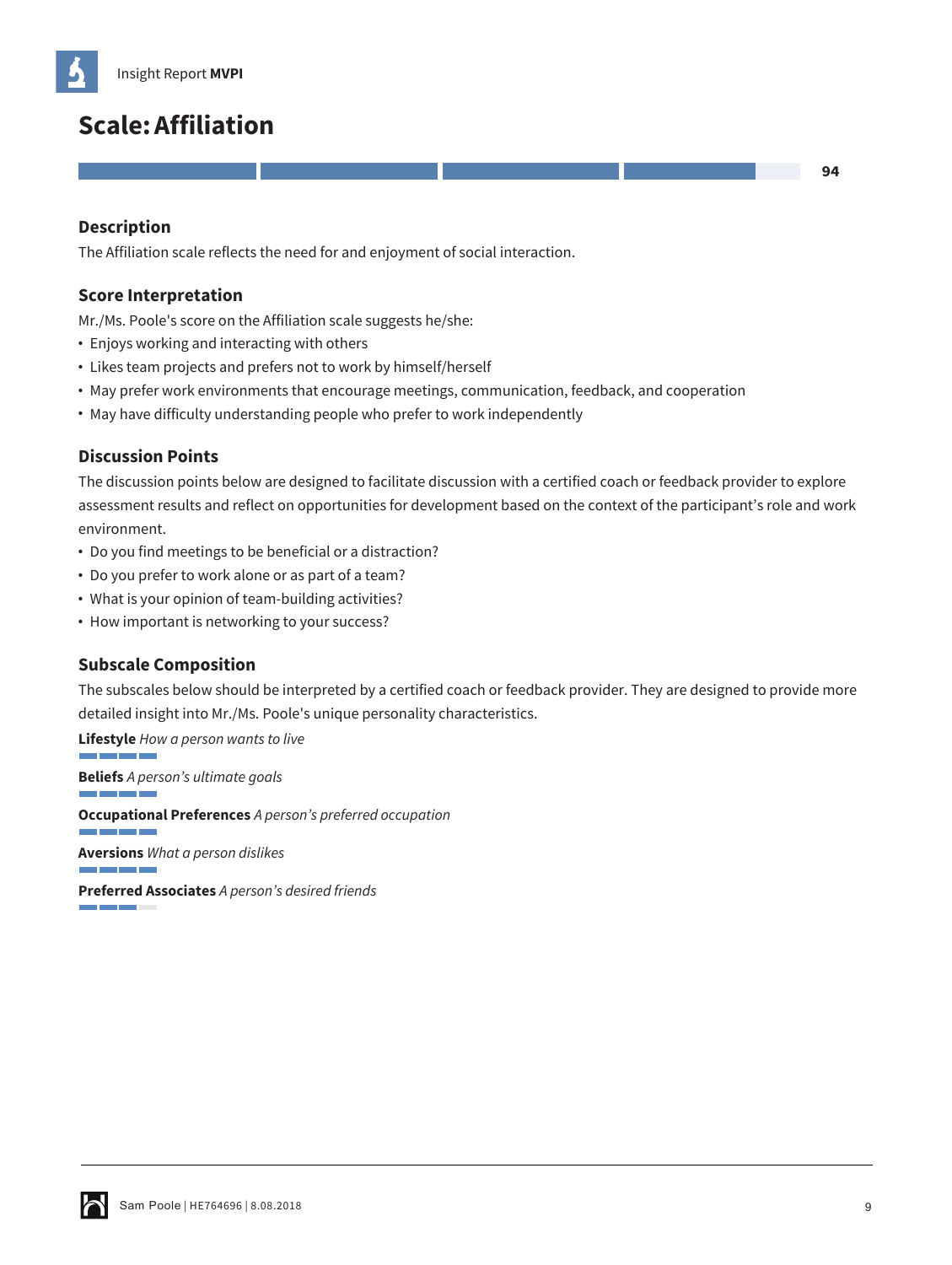# **Scale:Tradition**

## **Description**

The Tradition scale reflects a need for ritual, rules, and ceremony and respect for history and established customs.

#### **Score Interpretation**

Mr./Ms. Poole's score on the Tradition scale suggests he/she:

- **•** Enjoys diversity in people and cultures
- **•** Believes it is important to tolerate alternative viewpoints
- **•** May be uncomfortable with strict, formal hierarchies
- **•** Values innovation and social progress

#### **Discussion Points**

The discussion points below are designed to facilitate discussion with a certified coach or feedback provider to explore assessment results and reflect on opportunities for development based on the context of the participant's role and work environment.

- **•** Do you feel there is always a right and wrong way to act in every situation?
- **•** How comfortable are you in dealing with moral ambiguity?
- **•** Do you see more value in initiating change or upholding tradition?
- **•** Do you like to work within a formal hierarchy?

## **Subscale Composition**

The subscales below should be interpreted by a certified coach or feedback provider. They are designed to provide more detailed insight into Mr./Ms. Poole's unique personality characteristics.

**Lifestyle** *How a person wants to live*

**Beliefs** *A person's ultimate goals*

**Occupational Preferences** *A person's preferred occupation*

**Aversions** *What a person dislikes*

**Preferred Associates** *A person's desired friends* and the con-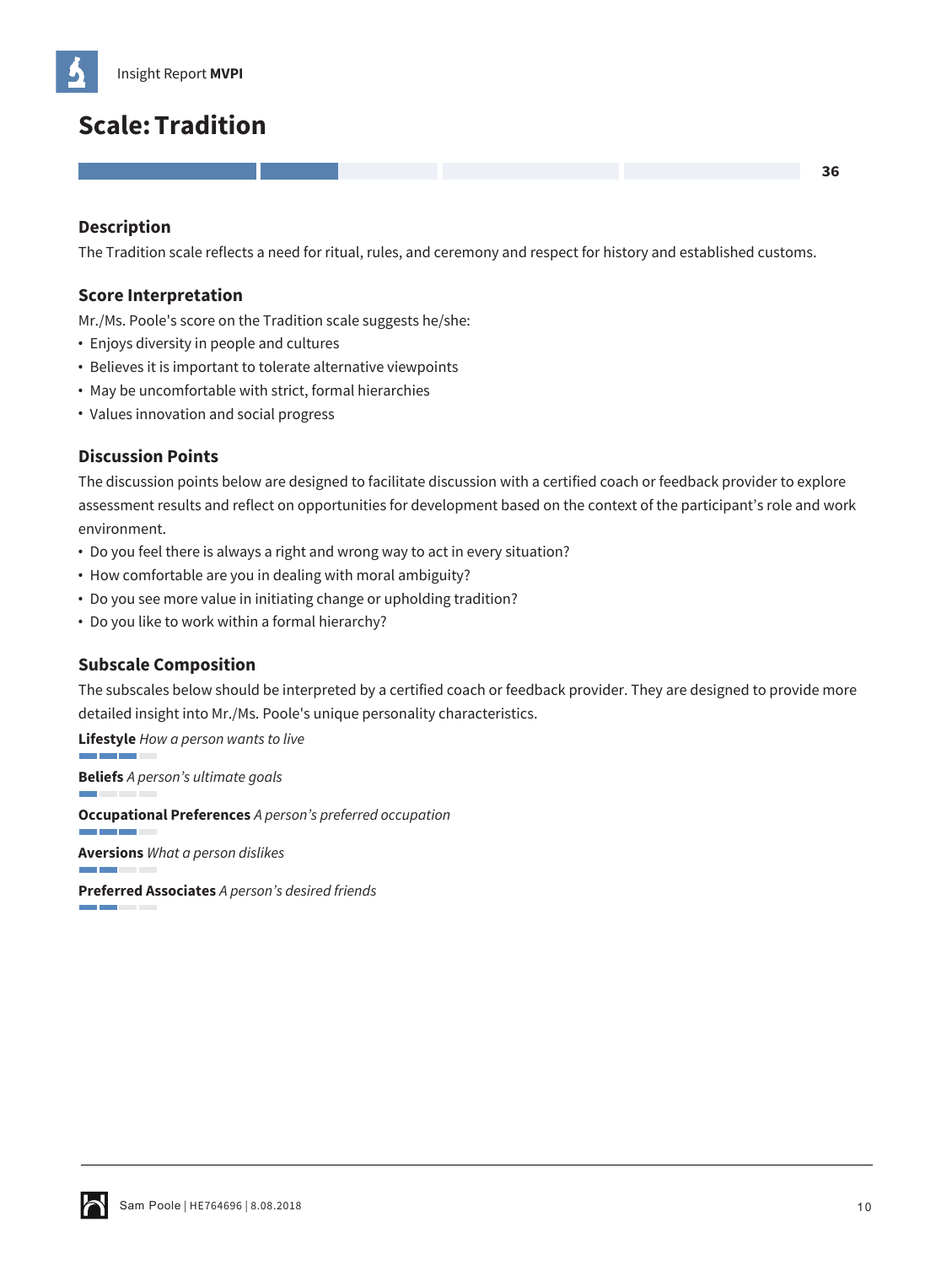

# **Scale:Security**

#### **Description**

The Security scale reflects a need for stability, safety, and risk minimization.

#### **Score Interpretation**

Mr./Ms. Poole's score on the Security scale suggests he/she:

- **•** Is comfortable with risk
- **•** Does not need a lot of predictability in life
- **•** May prefer working in organizations that are not afraid of risk
- **•** May be impatient with people who always play it safe

#### **Discussion Points**

The discussion points below are designed to facilitate discussion with a certified coach or feedback provider to explore assessment results and reflect on opportunities for development based on the context of the participant's role and work environment.

- **•** How important is it for you to have predictability in your life?
- **•** How risky should organizations be in their strategic decisions?
- **•** How do you balance risk with reward?
- **•** How do you typically respond to coworkers who take unnecessary risks?

#### **Subscale Composition**

The subscales below should be interpreted by a certified coach or feedback provider. They are designed to provide more detailed insight into Mr./Ms. Poole's unique personality characteristics.

**Lifestyle** *How a person wants to live*

**Beliefs** *A person's ultimate goals*

**Occupational Preferences** *A person's preferred occupation*

**Aversions** *What a person dislikes*

**Preferred Associates** *A person's desired friends* a a bhailte a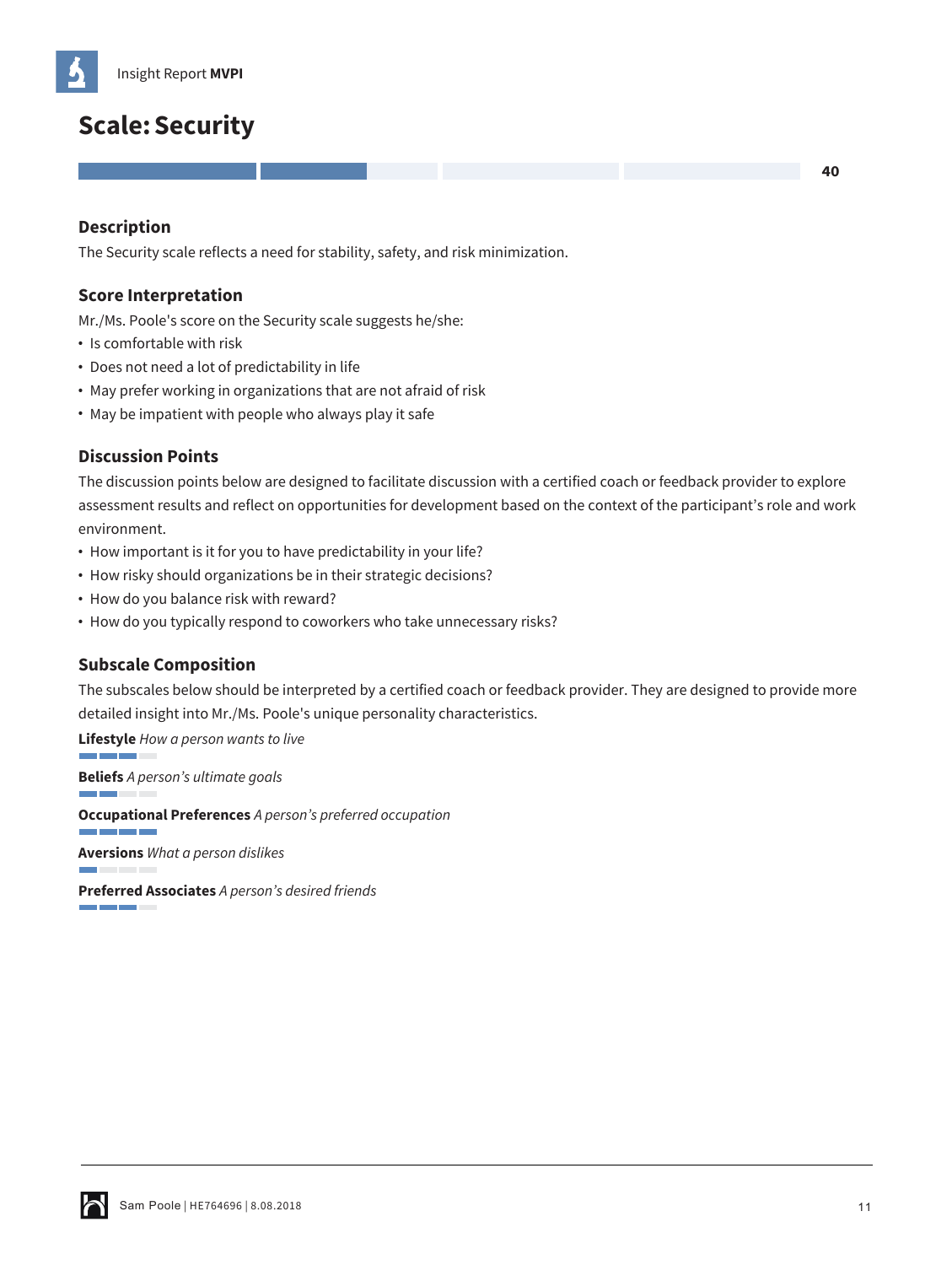# **Scale:Commerce**

## **Description**

The Commerce scale reflects an interest in earning money, making investments, and finding business opportunities.

#### **Score Interpretation**

Mr./Ms. Poole's score on the Commerce scale suggests he/she:

- **•** Is highly motivated by money and financial gain
- **•** Is concerned about the financial implications of all business decisions
- **•** May fit well in roles and organizations that evaluate performance in terms of revenue and profitability
- **•** May have difficulty understanding people who are careless with their money

## **Discussion Points**

The discussion points below are designed to facilitate discussion with a certified coach or feedback provider to explore assessment results and reflect on opportunities for development based on the context of the participant's role and work environment.

- **•** In business, is anything more important than the bottom line?
- **•** How often do you think about money and investments?
- **•** How do you feel about people who live beyond their means?
- **•** How often do you consider the financial implications of your work decisions?

## **Subscale Composition**

The subscales below should be interpreted by a certified coach or feedback provider. They are designed to provide more detailed insight into Mr./Ms. Poole's unique personality characteristics.

**Lifestyle** *How a person wants to live*

**Beliefs** *A person's ultimate goals*

a barat da ba

**Occupational Preferences** *A person's preferred occupation*

**Aversions** *What a person dislikes*

**Preferred Associates** *A person's desired friends* <u> Tanzania de la provincia de la provincia de la provincia de la provincia de la provincia de la provincia de l</u>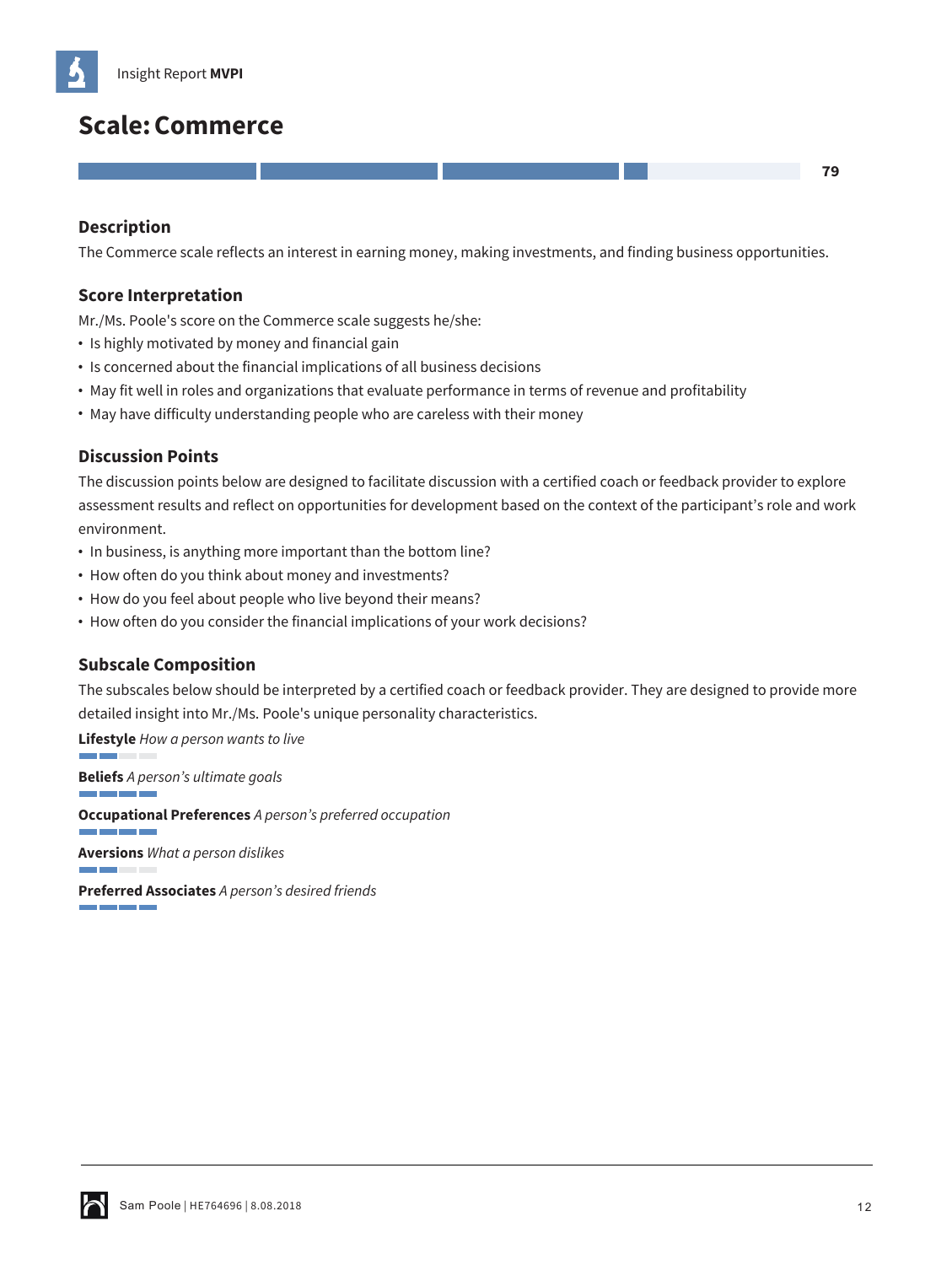# **Scale:Aesthetics**

# **Description**

The Aesthetics scale reflects a need for self-expression and a concern for the quality and appearance of work products.

## **Score Interpretation**

Mr./Ms. Poole's score on the Aesthetics scale suggests he/she:

- **•** Is more concerned with how things work than how they look
- **•** Seeks self-expression outside work
- **•** Is usually satisfied with solutions that are good enough and not necessarily perfect
- **•** May become impatient with people who worry about form rather than function

## **Discussion Points**

The discussion points below are designed to facilitate discussion with a certified coach or feedback provider to explore assessment results and reflect on opportunities for development based on the context of the participant's role and work environment.

- **•** Are you more concerned with if something works or how it looks?
- **•** How important to you are opportunities to express yourself creatively?
- **•** How much care do you give to the presentation of your work products?
- **•** What role should artistic pursuits play in professional organizations?

## **Subscale Composition**

The subscales below should be interpreted by a certified coach or feedback provider. They are designed to provide more detailed insight into Mr./Ms. Poole's unique personality characteristics.

**Lifestyle** *How a person wants to live*

**Beliefs** *A person's ultimate goals*

and the company

**Occupational Preferences** *A person's preferred occupation*

**Aversions** *What a person dislikes*

**Preferred Associates** *A person's desired friends* and the con-